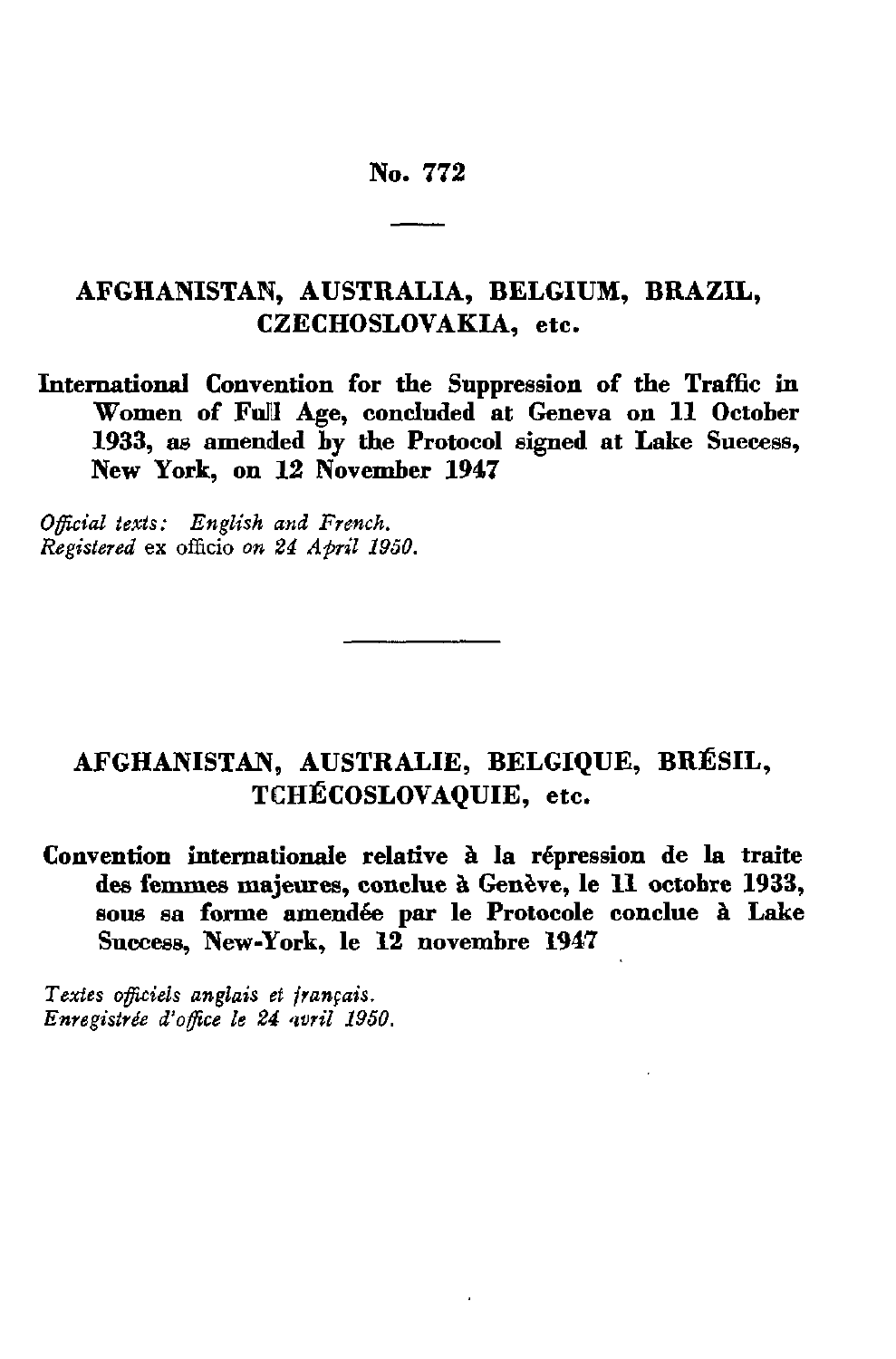No. 772. INTERNATIONAL CONVENTION<sup>1</sup> FOR THE SUP-**PRESSION** OF THE **TRAFFIC IN** WOMEN **OF FULL AGE, CONCLUDED AT GENEVA ON 11 OCTOBER** 19332 , AS AMENDED **BY THE PROTOCOL** SIGNED AT **LAKE**  SUCCESS, NEW **YORK, ON 12 NOVEMBER 1947»**

#### *Article 1*

Whoever, in order to gratify the passions of another person, has procured, enticed or led away even with her consent, a woman or girl of full age for immoral purposes to be carried out in another country, shall be punished, notwithstanding that the various acts constituting the offence may have been committed in different countries.

Attempted offences, and within the legal limits, acts preparatory to the offences in question, shall also be punishable.

For the purposes of the present Article, the term "country" includes the colonies and protectorates of the High Contracting Party concerned, as well as territories under his suzerainty and territories for which a mandate has been entrusted to him.

### *Article 2*

The High Contracting Parties whose laws are at present inadequate to deal with the offences specified in the preceding Article agree to take the necessary steps to ensure that these offences shall be punished in accordance with their gravity.

<sup>&</sup>lt;sup>1</sup> Came into force on 24 April 1950, the date on which the amendments to the Convention, as set forth in the annex to the Protocol of 12 November 1947, entered into force in accordance with paragraph 2 of article V of the said Protocol.

|                | States Parties to the Convention as amended by the said Protocol: |
|----------------|-------------------------------------------------------------------|
| Afghanistan    | Netherlands                                                       |
| Australia      | Nicaragua                                                         |
| Belgium        | Norway                                                            |
| Brazil         | Sweden                                                            |
| Czechoslovakia | Turkey                                                            |
| Finland        | Union of South Africa                                             |
| Hungary        | Union of Soviet Socialist Republics                               |
| Mexico         |                                                                   |

2 League of Nations, *Treaty Series,* Volume CL, page 431 ; Volume CLX, page 439; Volume CLXIV, page 421 ; Volume CLXVIII, page 239; Volume CLXXII, page 427; Volume CLXXVII, page 464; Volume CLXXXI, page 423; Volume CLXXXV, page 411; and United Nations, *Treaty Series,* Volume 1, page 269; Volume 11, page 425 and Volume 15, page 452.

3 See page 13 of this Volume.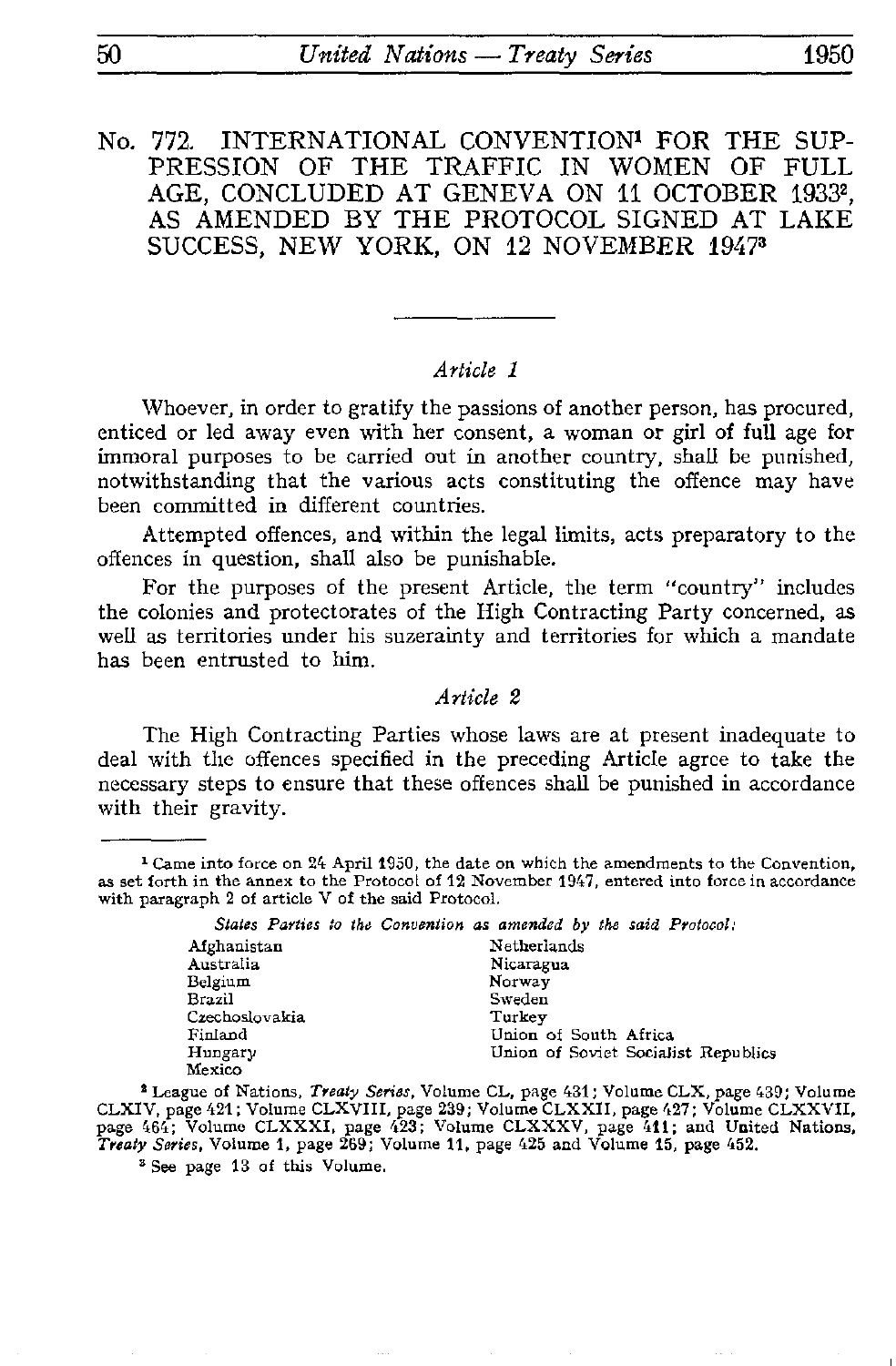#### *Article 3*

The High Contracting Parties undertake to communicate to each other in regard to any person of either sex who has committed or attempted to commit any of the offences referred to in the present Convention or in the Conventions of 1910<sup>1</sup> and 1921<sup>2</sup> on the Suppression of the Traffic in Women and Children, the various constituent acts of which were, or were to have been, accomplished in different countries, the following information (or similar information which it may be possible to supply under the laws and regulations of the country concerned) :

*(a)* Records of convictions, together with any useful and available information with regard to the offender, such as his civil status, description, fingerprints, photograph and police record, his methods of operations, etc.

(&) Particulars of any measures of refusal of admission or of expulsion which may have been applied to him.

These documents and information shall be sent direct and without delay to the authorities of the countries concerned in each particular case by the authorities named in Article I of the Agreement concluded in Paris on May 18th, 1904, and, if possible, in all cases when the offence, conviction, refusal of admission or expulsion has been duly established.

#### *Article 4*

If there should arise between the High Contracting Parties a dispute of any kind relating to the interpretation or application of the present Con vention or of the Conventions of 1910 and 1921, and if such dispute cannot be satisfactorily settled by diplomacy, it shall be settled in accordance with any applicable agreements in force between the Parties providing for the settlement of international disputes.

No. 772

<sup>1</sup> League of Nations, *Treaty Series,* Volume III, page 278; Volume XI, page 429; Volume XXIV, page 207; Volume XXXV, page 335; Volume CIV, page 545; Volume CVII, page 556; Volume CXI, page 419; Volume CXVII, page 334; Volume CLX, page 453; Volume CLXIV, page 445; Volume CLXXII, page 437; and Volume CXCVII, page 426. See also Protocol amending the above Convention: United Nations, *Treaty Series*, Volume 30, page 23.

League of Nations, *Treaty Series,* Volume IX, page 415; Volume XV, page 311; Volume XIX, page 283; Volume XXIV, page 163; Volume XXVII, page 419; Volume XXXV, page 301; Volume XXXIX, page 167; Volume XLV, page 99; Volume L, page 160; Volume LIV, page 388; Volume LXIII, page 378; Volume LXXXIII, page 373; Volume XCII, page 367; Volume C, page 156; Volume CVII, page 462; Volume CXI, page 403; Volume CXVII, page 49; Volume CXXII, page 322; Volume CXXXIV, page 399; Volume CXXXVIII, page 417; Volume CXLVII, page 319; Volume CLVI, page 182; Volume CLX, page 330; Volume CLXXII, page 391; Volume CLXXVII, page 384; and Volume CXCVI, page 404; and United Nations, *Treaty Series,* Volume 11, page 424; and Volume 15, page 450. See also Convention as amended, page 39 of this Volume.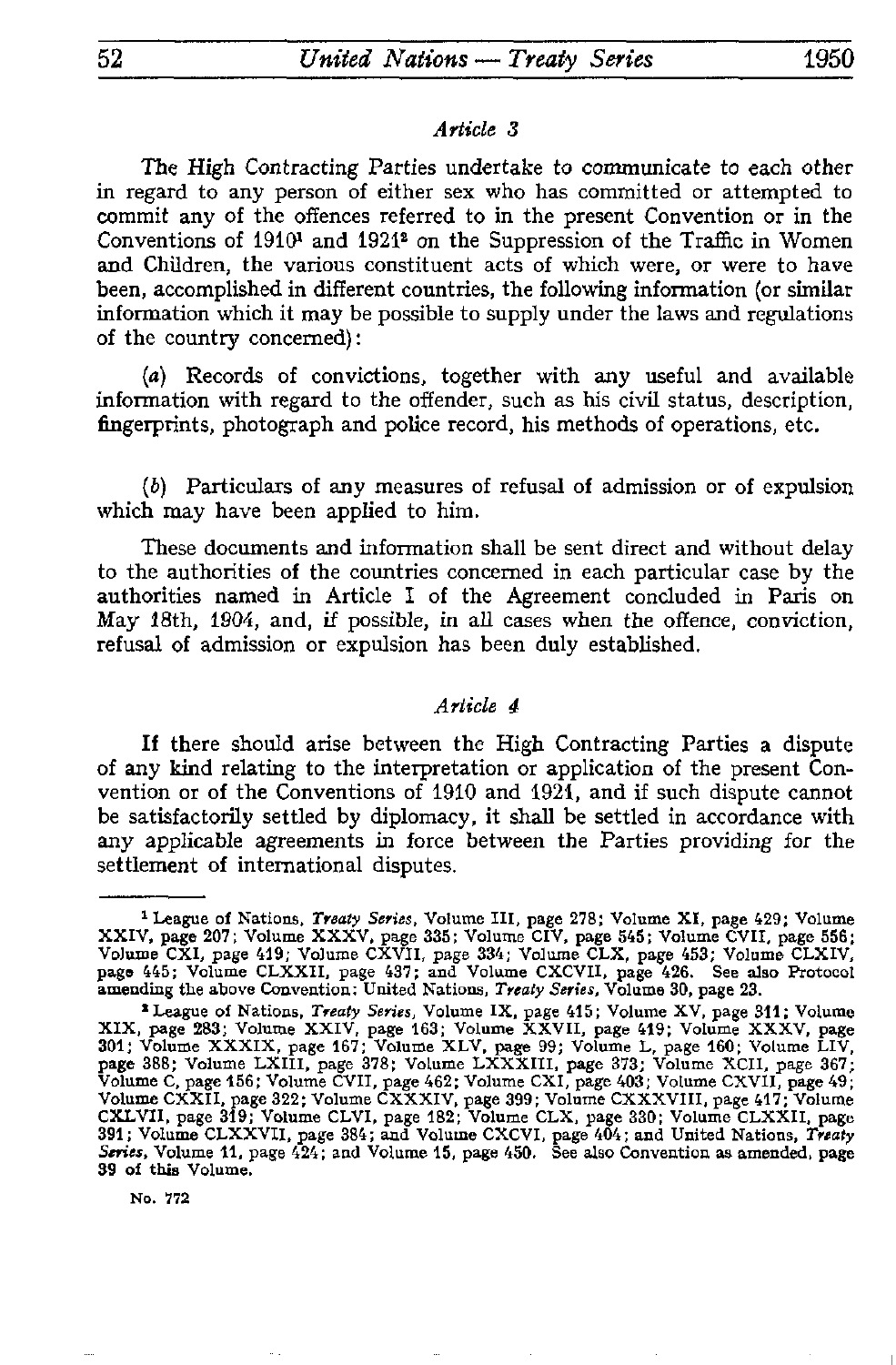In case there is no such agreement in force between the Parties, the ute shall be referred to arbitration or judicial settlement. In the absence dispute shall be referred to arbitration or judicial settlement. of agreement on the choice of another tribunal, the dispute shall, at the request of any of the Parties, be referred to the International Court of Justice, if all the Parties to the dispute are Parties to the Statute of the International Court of Justice, and if any of the Parties to the dispute is not a Party to the Statute of the International Court of Justice, to an arbitral tribunal constituted in accordance with the Hague Convention of October 18th, 1907, for the Pacific Settlement of International Disputes.

#### *Article 5*

The present Convention, of which the English and French texts are both authoritative, shall bear this day's date, and shall, until April 1st, 1934, be open for signature on behalf of any Member of the League of Nations, or of any non-member State which was represented at the Conference which drew up this Convention or to which the Council of the League of Nations shall have communicated a copy of the Convention for this purpose.

## *Article 6*

The present Convention shall be ratified. As from 1 January 1948 the instruments of ratification shall be transmitted to the Secretary-General of the United Nations, who shall notify their receipt to all Members of the United Nations and to non-member States to which the Secretary-General has communicated a copy of the Convention.

#### *Article 7*

Members of the United Nations may accede to the present Convention. The same applies to non-member States to which the Economic and Social Council of the United Nations may decide officially to communicate the present Convention,

The instrument of accession shall be transmitted to the Secretary-General of the United Nations, who shall notify their receipt to all Members of the United Nations and to non-member States to which the Secretary-General has communicated a copy of the Convention.

## *Article 8*

The present Convention shall come into force sixty days after the Secre tary-General of the League of Nations has received two ratifications or acces sions.

**No. 772**